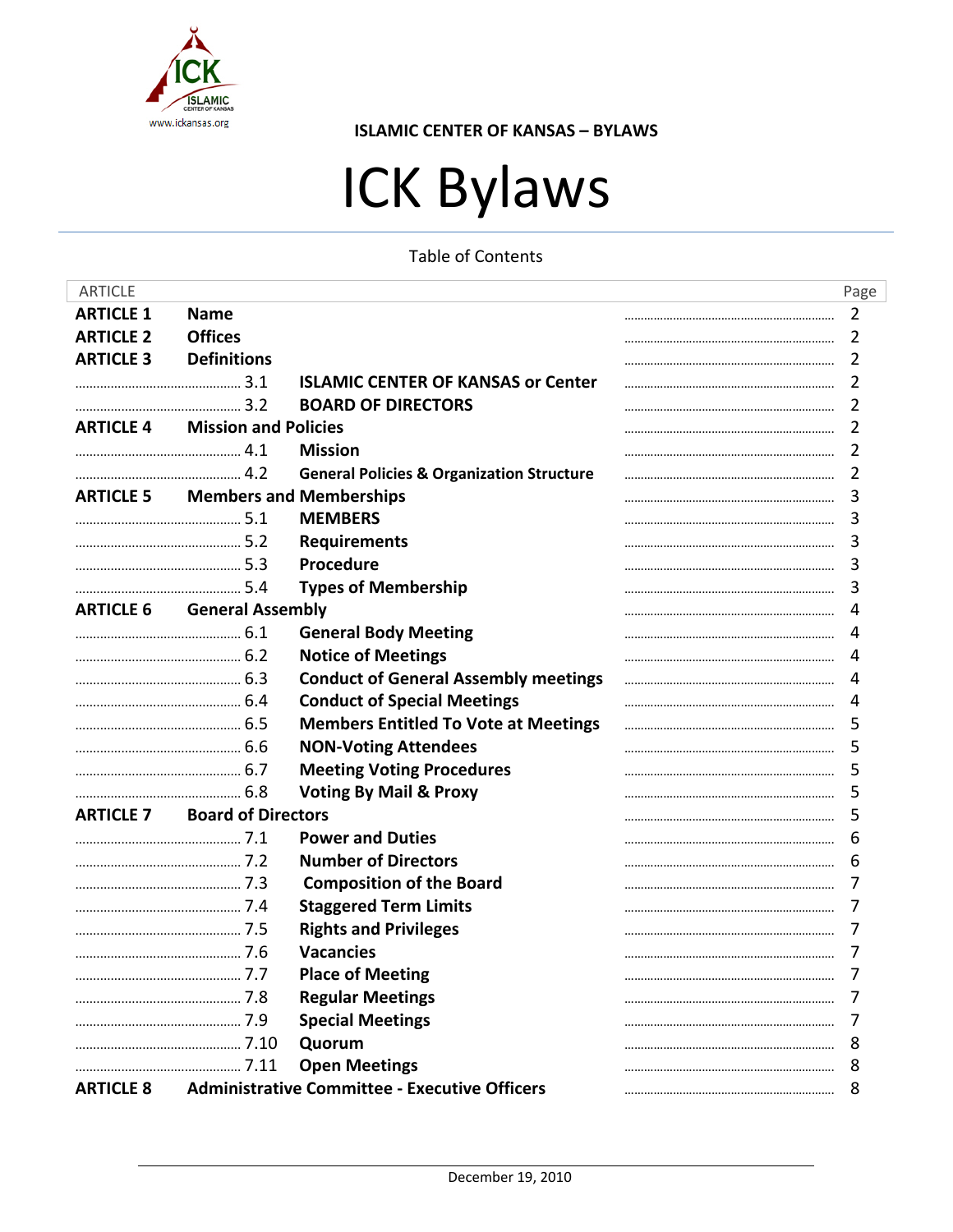

|                               |                                                             | <b>The President</b>                          | 8  |
|-------------------------------|-------------------------------------------------------------|-----------------------------------------------|----|
|                               |                                                             | <b>Other Administrative Officers</b>          | 9  |
|                               | <b>ARTICLE 9</b> Assets and Finances and Personal Liability |                                               | 10 |
|                               |                                                             | <b>Assets</b>                                 | 10 |
|                               |                                                             | <b>Finances</b>                               | 10 |
|                               |                                                             | <b>Personal Liability</b>                     | 11 |
|                               | <b>ARTICLE 10 Director of Religious Affairs (Imam)</b>      |                                               | 11 |
|                               |                                                             | <b>Selection</b>                              | 11 |
|                               |                                                             | Removal                                       | 11 |
|                               |                                                             | <b>Imam's Duties</b>                          | 11 |
|                               |                                                             | Compensation                                  | 11 |
|                               | <b>ARTICLE 11 Amendments</b>                                |                                               | 11 |
|                               | <b>ARTICLE 12 Center Records, Reports and Seal</b>          |                                               | 12 |
|                               |                                                             | <b>Records</b>                                | 12 |
|                               |                                                             | <b>Inspection of Records.</b>                 | 12 |
|                               |                                                             | <b>Annual Report</b>                          | 12 |
|                               |                                                             | <b>Corporate Seal</b>                         | 12 |
| <b>ARTICLE 13 Fiscal Year</b> |                                                             |                                               | 13 |
| <b>ARTICLE 14</b>             | Election                                                    |                                               | 13 |
|                               |                                                             | <b>Election Process</b>                       | 13 |
|                               |                                                             | <b>Election Date</b>                          | 13 |
|                               |                                                             | <b>Conducting the Election</b>                | 14 |
|                               |                                                             | <b>Voting Procedure</b>                       | 14 |
|                               |                                                             | <b>Election For the Board of Directors</b>    | 14 |
|                               |                                                             | <b>Hand Over</b>                              | 14 |
| <b>ARTICLE 15 Dissolution</b> |                                                             |                                               | 14 |
|                               |                                                             |                                               | 14 |
|                               |                                                             |                                               | 15 |
| <b>Appendix A</b>             |                                                             | <b>ICK Organization Structure - Flowchart</b> | 16 |
| <b>Appendix B</b>             | <b>Committees and Councils</b>                              |                                               | 17 |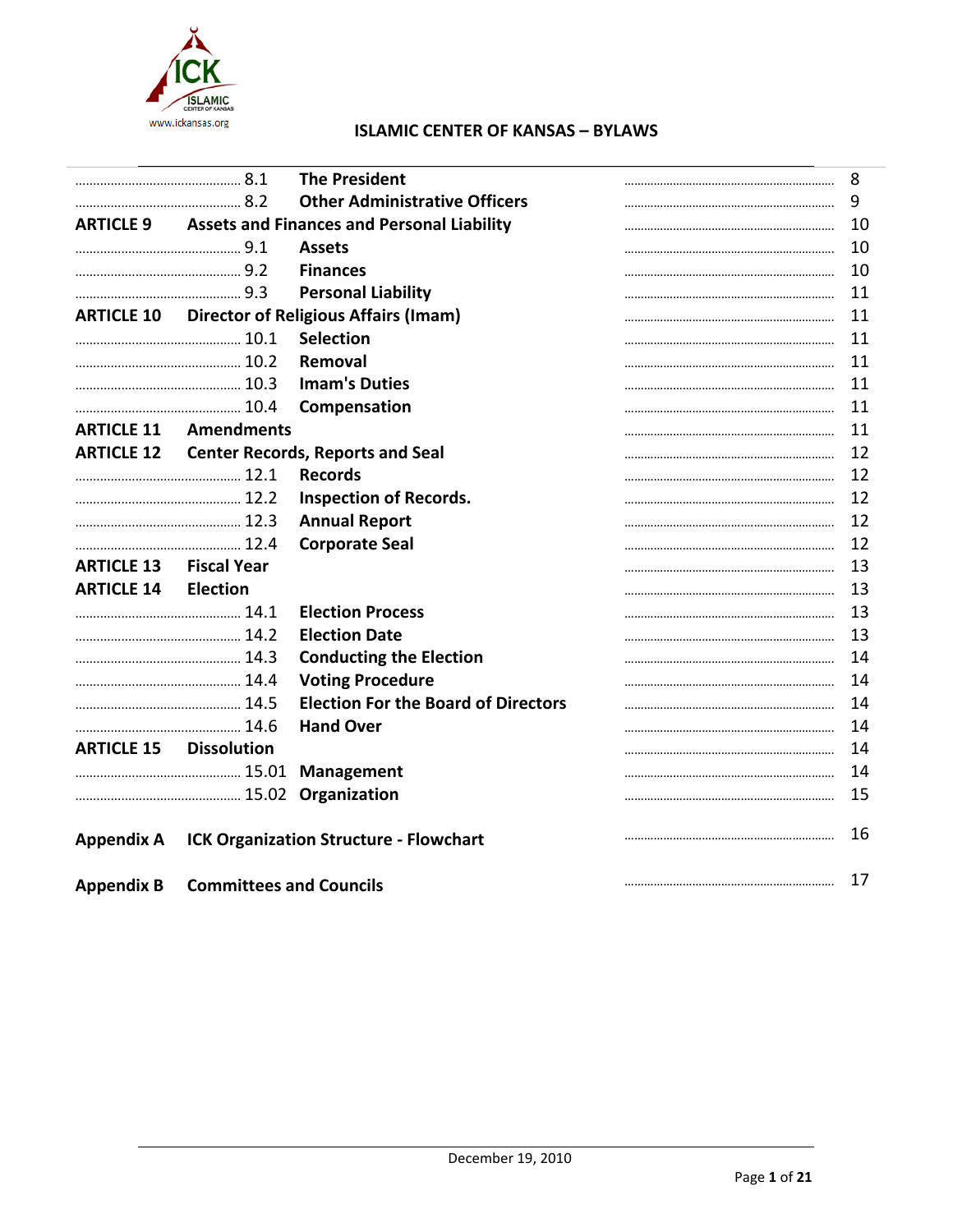

# **BYLAWS OF THE ISLAMIC CENTER OF KANSAS A Religious Corporation**

These amended and restated bylaws (sometimes referred to hereafter as "these Bylaws") are adopted by the board of directors and members of the Islamic Center of Kansas, a religious corporation, this 19th day of December, 2010 to carry out the specific and primary purposes of this corporation as set forth in its articles of incorporation (sometimes referred to hereafter as "the Articles"), which are to maintain and operate a religious corporation and to promote the religious principles of Islam as set forth by the Quran and Sunnah.

## **ARTICLE 1.**

**Name**

The name of this corporation shall be the **ISLAMIC CENTER OF KANSAS** (hereinafter referred to as (the "Center").

# **ARTICLE 2.**

#### **Offices**

The principal office of the Center shall be located at 14750 West 143<sup>rd</sup> Street, Olathe, Johnson County, Kansas 66062. The Center may also maintain offices at other places as approved by a majority of the Board of Directors.

#### **ARTICLE 3.**

# **Definitions**

3.1 **ISLAMIC CENTER OF KANSAS or Center:** A religious body incorporated under the laws of the State of Kansas and as a 501(c)(3) non‐profit organization.

3.2 **BOARD OF DIRECTORS:** The official body of the Center (sometimes hereinafter referred to "the board") to oversee the carrying out of the objects and purposes and direction stated in the Articles and these Bylaws. These directors are collectively referred to as the Board. The board shall consist of (9) nine directors.

# **ARTICLE 4**

# **Mission and Policies**

4.1 **Mission:** The mission of the Center is to build a dynamic, respected and prosperous Muslim Community while practicing Islam values.

4.2 **General Policies and Organization Structure:** The Center's policies are based on the Holy Quran and the Sunnah. See Appendix A for the organization structure of the Center.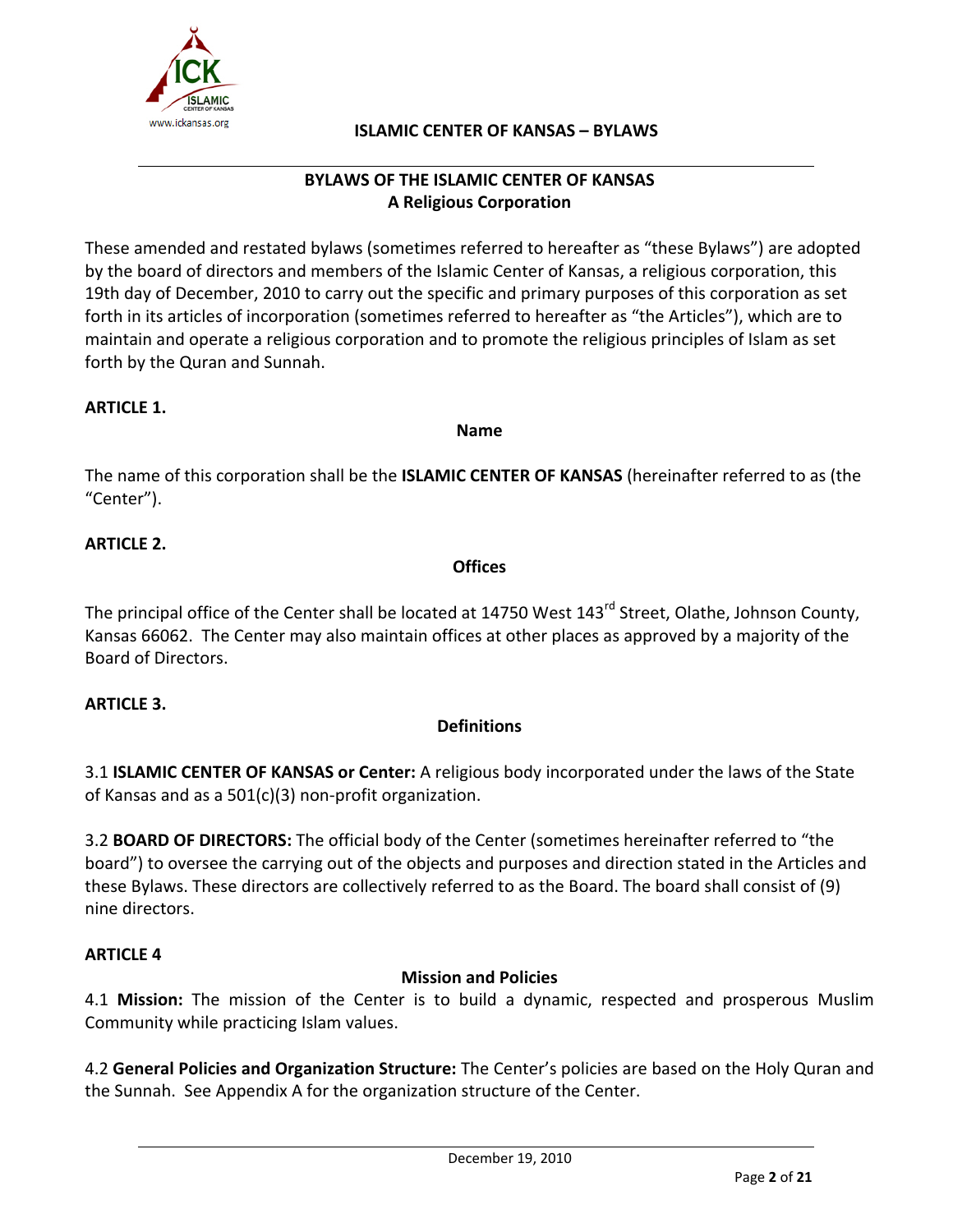

#### **ARTICLE 5**

#### **Members and Memberships**

- 5.1 **MEMBERS.** The members of the Center are:
	- A. The officers and directors of the Center.
	- B. Members in good standing of the Center.

5.2 **Requirements.** In order to be entitled to membership of the Center, a person must be a Muslim and agree to comply with the Articles and these Bylaws.

5.3 **Procedure.** A person desiring to become a member of the Center shall fill out and sign the membership application form as set by the board and pay the required membership fees as set by the board.

5.4 **Types of Membership.** A person's membership may be "active," "voting," "honorary", "inactive".

A. **Active Membership.** In order to be considered active, a member shall have signed the membership form and shall have paid the required membership fees.

B. **Voting Membership**. In order to be considered a voting member, the member should have stayed in the active membership for a period of 6 consecutive months. Only voting members may vote in general and special meetings.

C. **Honorary Membership**. Recognition bestowed upon, by the board, on a Muslim person for his or her generous contribution toward the betterment of the Muslim community. The recipient should not be a present position holder in the Center.

D. **Inactive Membership.** A member who does not fulfill the requirements of active membership shall be an inactive member.

E. **Suspension of Membership.** Pending a hearing with the board on a proposed dismissal, a member may be suspended upon the recommendation of the any member of the board and a majority vote of the board. The board, after receiving proof to its satisfaction that the person shall abide by the rules of the Center, may reinstate a member who has been suspended or dismissed.

F. **Termination of Membership.** Membership in the Center shall terminate only upon one of the following events:

1. Withdrawal from membership by the member

2. Death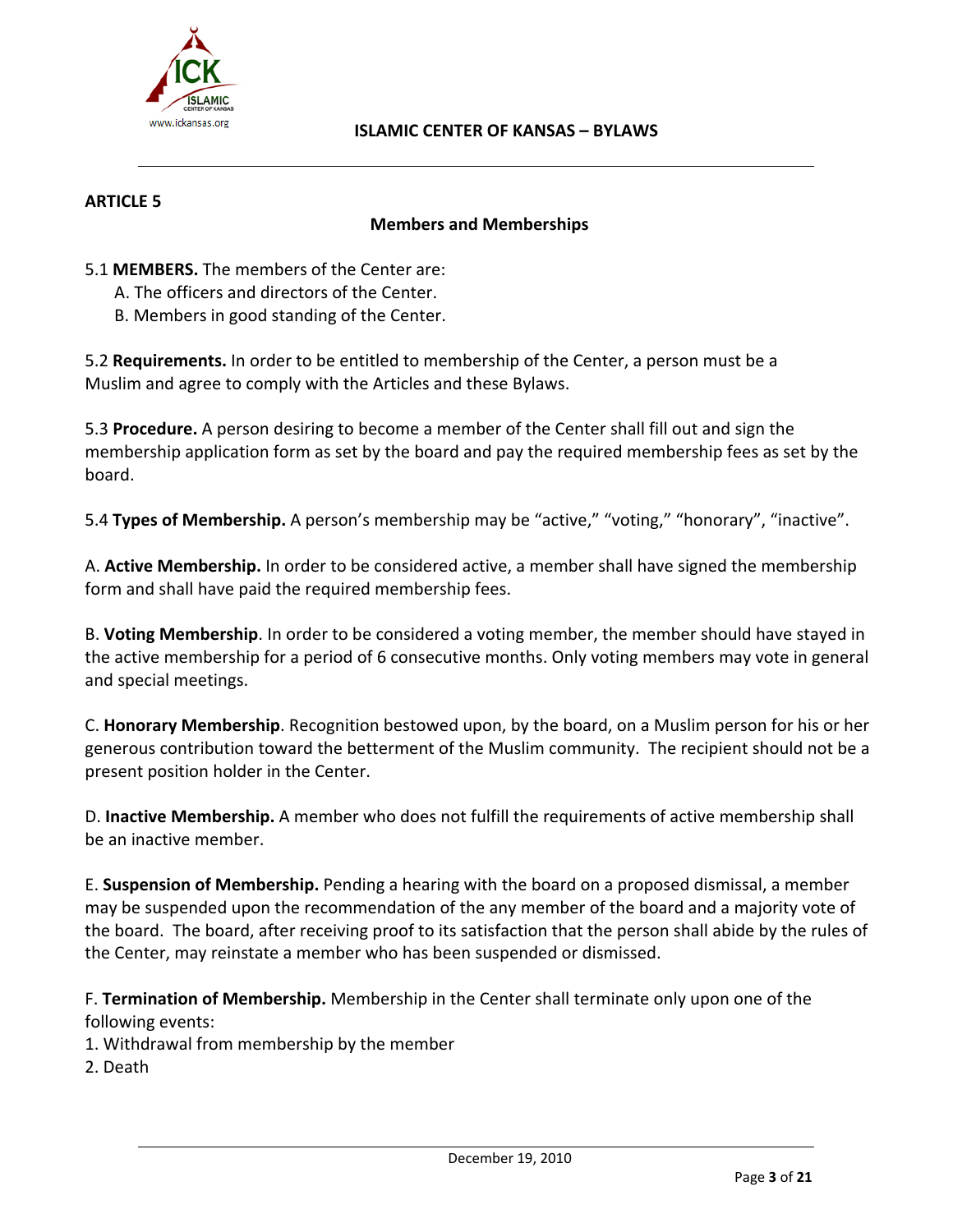

# **ARTICLE 6**

## **General Assembly**

## 6.1 **General Body Meeting**

- A. **Regular.** At least four times every calendar year. The first meeting must be called no later than March 31st, a meeting of the Center's members. The meeting shall be known as the General Body Meeting.
- B. **Special.** In case of necessity, the president, the Board by a majority vote of its directors, or (50) fifty voting members by writing to the Secretary, may call a special meeting of the Center's members. This meeting must be held within (30) thirty days of the request.
- 6.2 **Notice of Meetings.** A written notice of each regular or special meeting shall be posted at the Center's principal notice board and communicated to the members to inform the membership of the meeting. Notice of a regular meeting shall be given at least two weeks prior to its designated date. Notice of a special meeting shall be given at least (2) two weeks prior to its designated date. The Notice of meeting shall state the purpose, place and time of the meeting.

## 6.3 **Conduct of General Assembly meetings:**

- A. **Chairperson.** The president of the Center or the president's designee, who shall be a member of the Board, shall preside at all meetings. In the absence of the president and the president's designee, the following persons, in order of succession, shall preside: a vice president or a member of the Center's board elected to serve as chairperson of the meeting by a majority vote of all members of the Board.
- B. **Order and Reports.** At each regular meeting, the order of business is recommended as follows: Call to order and opening prayer, approving the minutes of the previous regular meeting, approving committee reports (need some work here – will discuss), approving financial report, pending business matters, new business matters as determined by the majority of the Board, adjournment.
- C. **Delayed Voting.** Any proposed amendment to the Center's articles of incorporation or bylaws, any proposal not previously presented to the Board, or any proposal that requires provision for or the expenditure of funds not included in the Center's current annual budget shall not be voted upon until the day following the day upon which it is introduced on the floor during a business session of the regular meeting. Only when the delay of one day would be deemed harmful to the corporation may the deferral be waived by a (2/3) two‐thirds vote of the authorized voters present at the time of the vote.
- 6.4 **Conduct of Special Meetings.** The president or the officer or other person selected to serve as the chairperson (selected in the manner provided for regular meeting) shall preside at special meeting. The only matters to be considered at a special meeting shall be those designated in the notice of the special meeting.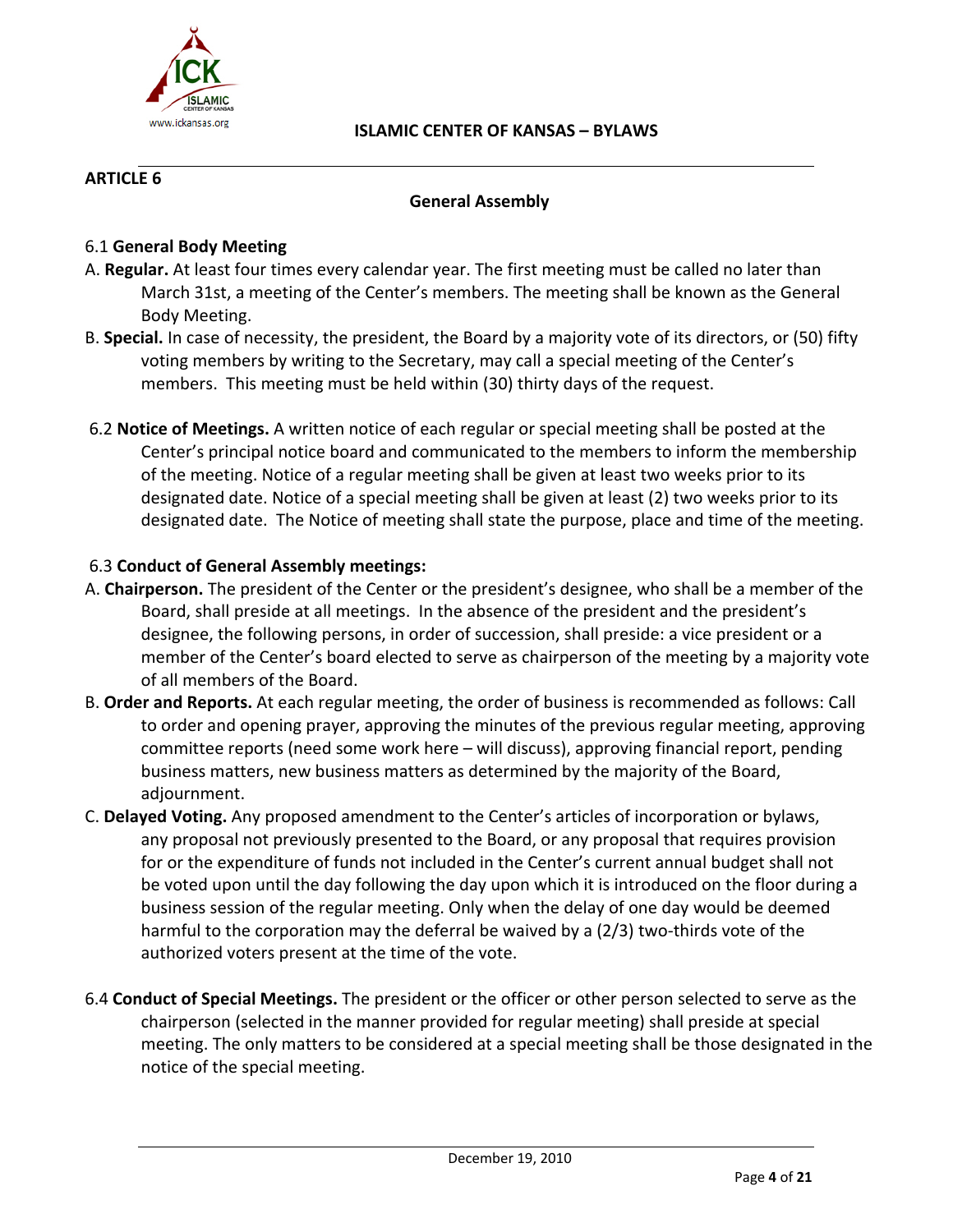

# 6.5 **Members Entitled To Vote at Meetings.** The members of the Center

who shall have full voting power on all matters considered at regular and special meetings are those members who belong to at least one of the following categories:

- A. Officers and directors of the Center
- B. Members in good standing with the Center.
- 6.6 **NON‐Voting Attendees.** At the discretion of the board, nonvoting attendees may be admitted or removed from the Center's regular and special meetings.

## 6.7 **Meeting Voting Procedures**

- A. **Registration.** To be entitled to vote, members shall sign in with proper ID
- B. **Quorum.** The lesser of 30 voting members or (15%) fifteen percent of the total eligible voting body shall constitute a quorum at a meeting. The voting members present at a meeting at which a quorum has been established may continue to transact business until final adjournment of the meeting at its originally scheduled termination time. If the withdrawal of voting members leaves less than a quorum, any action (other than amending the bylaws or articles of incorporation) may be approved by at least a majority of the voting members present at the time of the vote.
- C. **Voting.** Where voting is required by these Bylaws to approve the selection of persons to serve as directors, officers, and members of national cabinets and councils, such voting shall be by written ballot. In order to be approved, candidates must receive a majority of the votes casted for the positions for which they have been elected. Voting on other matters shall be conducted in the manner determined by the chairperson. The secretary of the Administrative committee shall cause all votes to be counted and shall report the results to the general assembly. All ballots shall be retained for not less than (30) thirty days. As long as quorum requirements have been met, resolutions receiving a majority vote shall be declared as passed.

# 6.8 **Voting By Mail & Proxy.**

No voting by mail is allowed.

Proxy voting is allowed only for spouses

#### **ARTICLE 7**

# **Board of Directors**

7.1 **Power and Duties.** Subject to the Articles, these Bylaws, and applicable law, the corporate activities of the corporation shall be conducted and all corporate powers shall be employed by or under the direction of the board. The board is responsible for discipline as well as general corporate management. The board may delegate the management of various activities to any person or persons provided that the activities and affairs of the Center shall be managed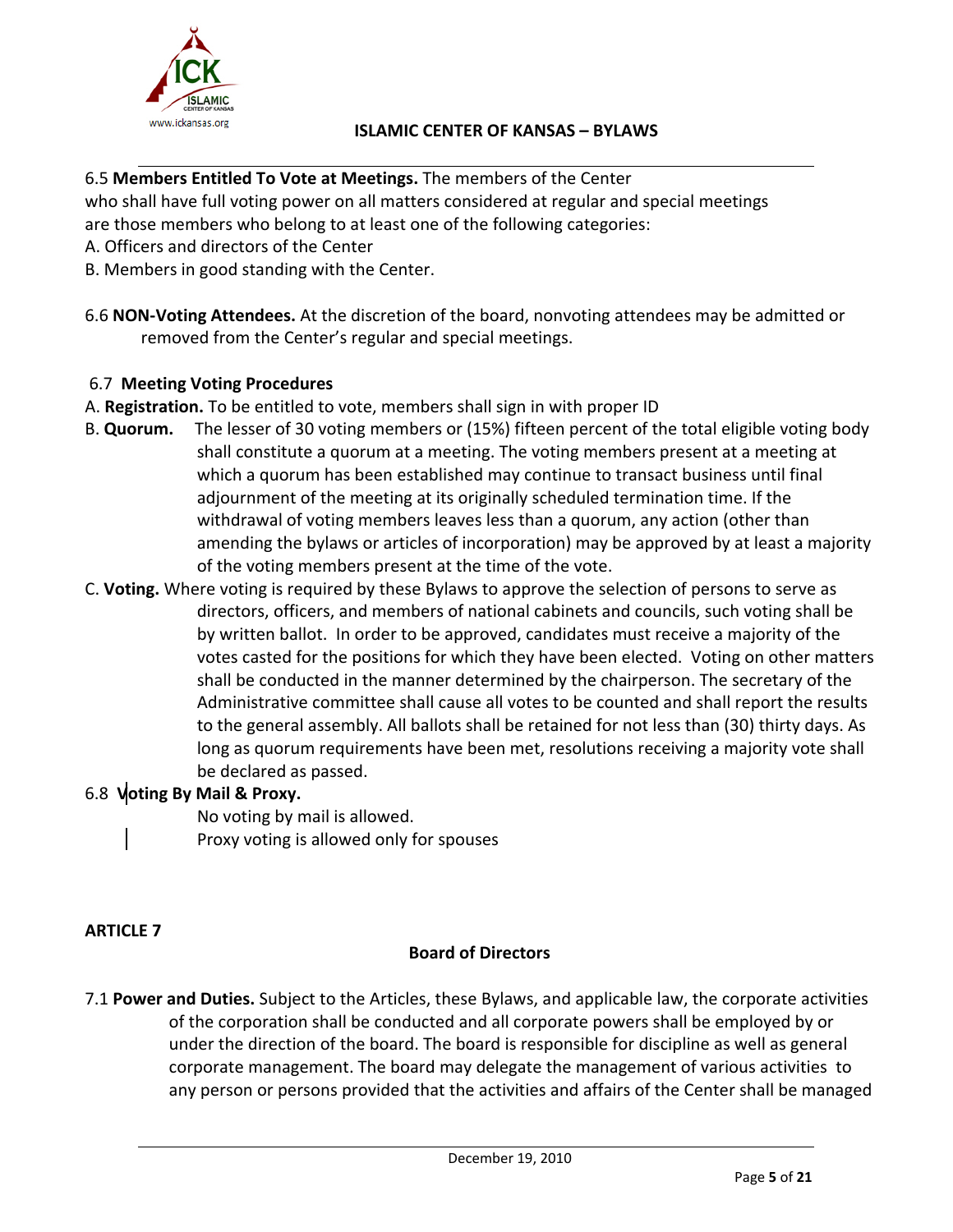

and corporate powers shall be exercised under the direction of the board. No director, officer, minister, member, council, employee of the foregoing, or employee of any other entity within this corporation is empowered to act as a legal agent of the Center without the prior written authorization of the board, except for acts expressly authorized in these Bylaws. In addition to the

other powers enumerated in these Bylaws, the board shall have the following powers:

- **A.** To elect the President and Vice‐President of the Administrative committee from within the Board members
- **B.** To monitor the performance of the Administrative Committee, including the approval of the President's nomination for the Secretary, Treasurer, and administrative member of the Administrative committee
- **C.** To formulate and set general policies and development programs to achieve the Center's goals.
- **D.** To approve all items to be presented at the general meetings.
- **E.** The Directors may elect or appoint one or more committees which shall consist of two or more Directors. The Directors may delegate to any such committee or committees any or all of their powers. Unless the Directors otherwise designate, committees shall conduct their affairs in the same manner as provided in these By‐laws for the Directors. The Board of Directors may likewise discontinue any such committee. These may include, but are not limited to the following committees: Development, Fundraising, Membership, Arbitration and other committees as needed.
- **F.** To terminate from office or employment any officer, or other employee of the Center if, in the opinion of a  $(2/3)$  two-thirds of the board, such termination would be in the best interests of the Center.
- **G.** To terminate a committee or employed director from his/her position, if in the opinion of all the other directors, such termination would be in the best interest of the Center.
- **H.** To employ, the director of religious affairs (Imam) and other persons as needed to accomplish the Center's objectives and purposes and fix salaries and other compensation.
- **I.** To propose and present the annual Center's budget for approval to the first general assembly meeting in each calendar year.
- **J.** To call regular and special meetings

7.2 **Number of Directors.** The number of directors shall be (9) nine. The directors shall serve without compensation.

7.3 **Composition of the Board.** The board shall be composed of the following officers:(each of whom shall at all times be a member in good standing of the Center):

A. **Chairperson:** The longest serving board member shall call and preside the at the first board meeting. The board shall elect its chairperson at this meeting. The Chairperson shall:

- 1. Preside over all meetings of the board.
- 2. Responsible for the enforcement of the Center's Bylaws, rules and regulations.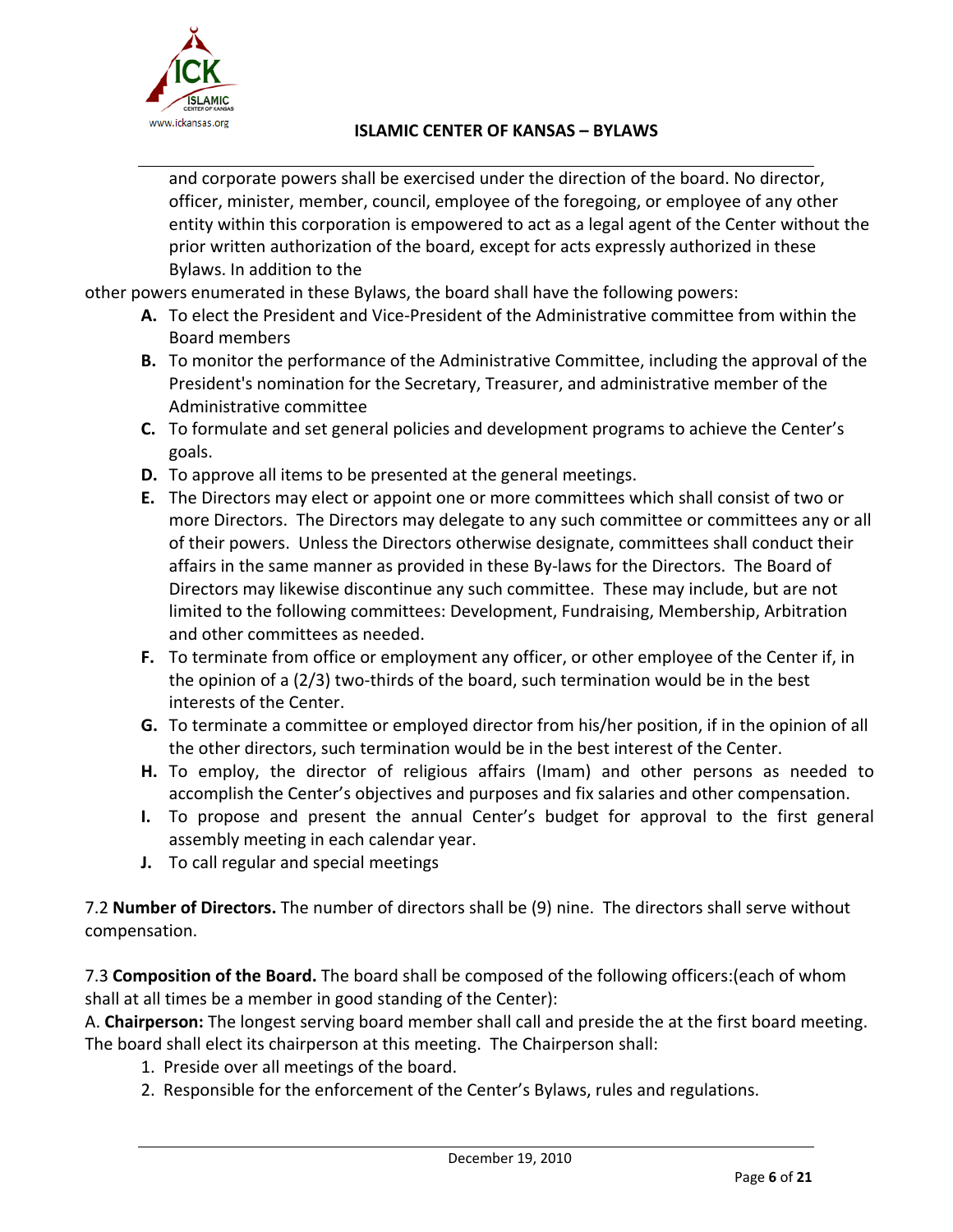

- 3. May serve as spokesperson for the Center.
- 4. Prepare the board's meeting agenda.
- B. **Vice‐Chairperson**: Vice‐Chairperson shall:
	- 1. Assume all the duties and authority of the Chairperson in his or her absence.
	- 2. Assist the Chairperson with her or his duties.
- C. **Secretary**: Secretary shall:
	- 1. Responsible for sending the Boards meeting's agenda.
	- 2. Responsible of maintaining meeting minutes

3. Voting procedures shall be established and supervised by the secretary, who shall certify the results to the board.

# **D. General Directors:**

Assisting the Board with any assigned tasks and other assignments as deemed needed.

7.4. **Staggered Term Limits.** Highest number of votes will determine the staggered terms accordingly. In the First Election, terms of the elected Board members will be staggered as follows: three Board members for three years, three Board members for two years, and three Board members for one year according to the vote count respectively.

7.5 **Rights and Privileges.** All directors shall enjoy the same rights and privileges, including the power to vote on all matters presented to the board; however, a director may not vote on any matter in which there may be a conflict of interest.

7.6 **Vacancies.** Any director, excepting the last remaining director, may resign, effective upon giving written notice to the president, the secretary, or the board unless the notice specifies a later time for the effectiveness of such resignation. If the resignation is to be effective at a future time, a successor may be selected or appointed in the manner provided in these Bylaws to take office when the resignation becomes effective. Each director so chosen shall hold office until the next election. A vacancy or vacancies in the board shall be deemed to exist in case of the death, resignation, or removal of any director. No reduction of the authorized number of directors shall have the effect of removing any director prior to the expiration of the director's term of office.

7.7 **PLACE OF MEETING.** Regular or special meetings of the board shall be held at any place within or without the bounds of the State of Kansas, which may be designated from time to time by the board. In the absence of such designation, regular meetings shall be held at the principal office of the Center. A board member may attend meetings via teleconference or any other means whereby which all members present can be heard.

7.8 **Regular Meetings.** The board shall determine the schedule of regular meetings and shall be responsible to inform each director of the time and place of each meeting.

7.9 **Special Meetings.** Special meetings of the board for any purpose or purposes may be called at any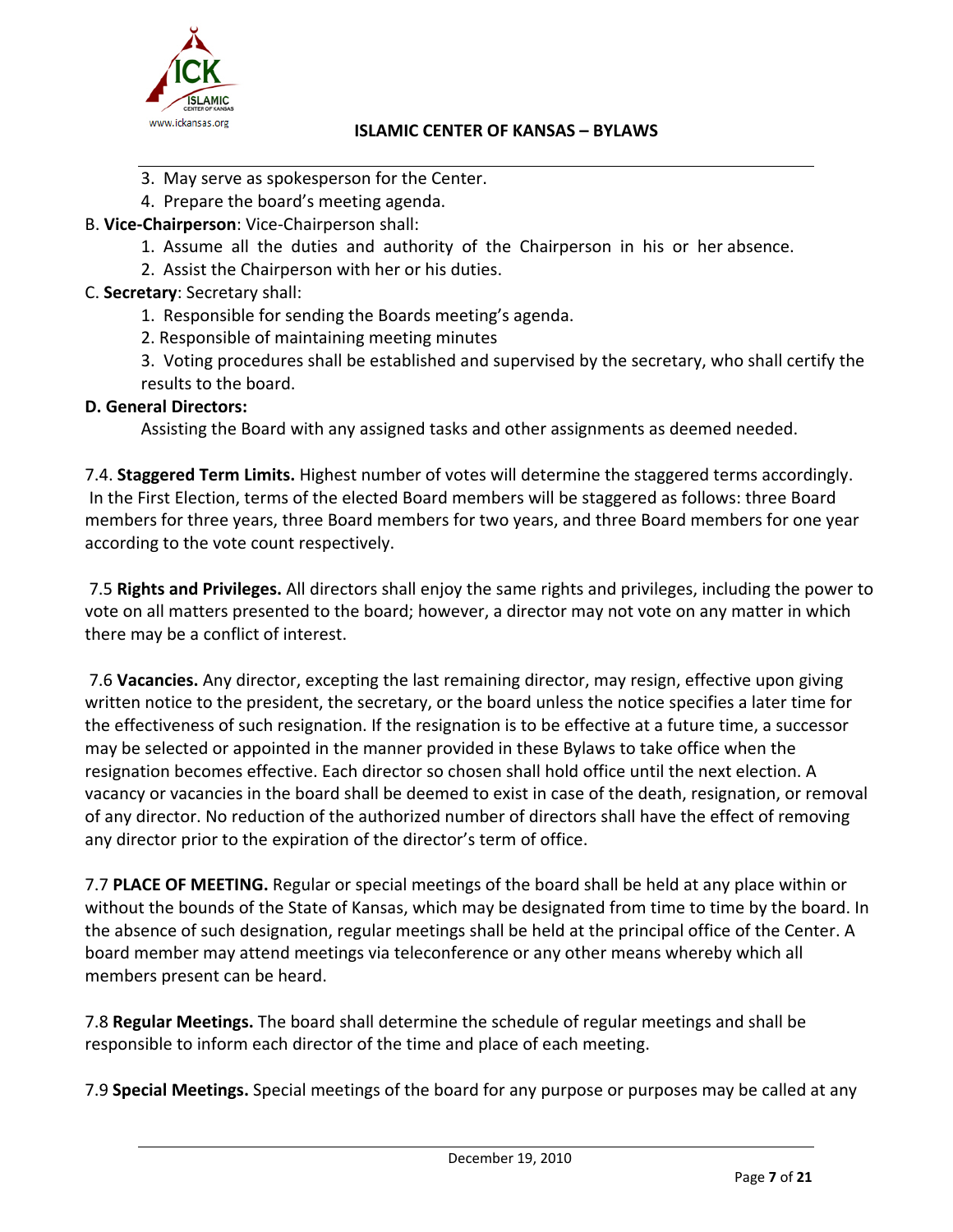

time by the chairperson or by a majority of the board. Special meetings of the board shall be held upon four days' notice by first‐class mail or 48 hours' notice delivered personally or by telephone or electronic means.

7.10 **Quorum.** At a meeting of the Directors, a majority of the Directors then in office shall constitute a quorum. A majority of those present at any meeting, including those who may be attending telephonically, may adjourn such meeting by a majority vote of those in attendance, whether or not a quorum is present.

7.11 **Open Meetings**. All Board meetings shall be open to the members. However, the board by unanimous vote or in the existence of exceptional circumstances may elect to restrict the attendance to who, by majority vote, deem appropriate.

# **ARTICLE 8**

## **Administrative Committee ‐ Executive Officers**

The additional Selected (4) four Administrative officers shall be chosen from among the active members of the Center who are in full compliance with the Articles and these Bylaws. They shall be approved by the Board and serve the center, in accordance with these Bylaws.

The executive officers of the Center shall be the president, vice presidents, secretary, treasurer and an administrative member of the Center.

The function of the Administrative Committee shall be :

- a) To plan, manage and execute the activities to accomplish the purpose of the Center.
- b) To carry out policies and decisions of the board and the general assembly.
- c) To establish procedures in routine matters including use of the Center.
- d) Create committees and councils as needed with the approval of the board, including but not limited to Finance, Youth Services, Social Services, Religious Services, Communications and Technology and other committees as needed.

#### 8.1 **The President**

#### 8.1.1 **Powers and Duties**

- **A.** Represent the Center as its spoke person, unless otherwise specified by the Board.
	- **B.** Responsible to overseeing the operations of the Center's Administrative and other committees, as directed by the board.
	- **C.** Address urgent administrative matters and take action to remedy the situation. Provide a report of the activities to the board at its next meeting.
	- **D.** May recommend the removal of an Administrative committee member to the board.
	- **E.** Other duties and have such other powers as may be delegated by the board.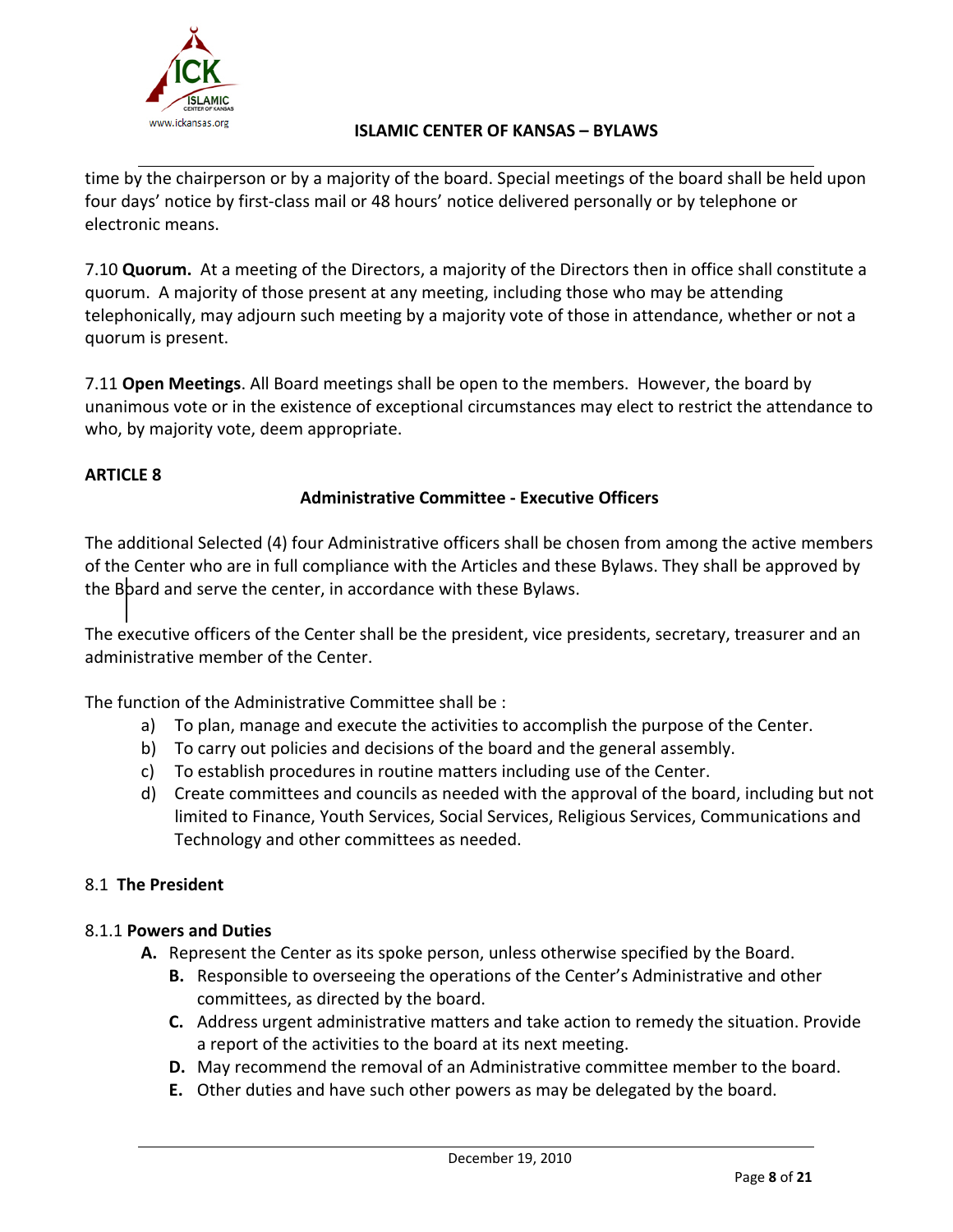

- **F.** The president or the president's designee shall preside at all general assembly meetings.
- **G.** Upon resolution of the board, shall sign all documents upon which the signature of the president is required.
- **H.** Responsible for the preparation of the Center's annual budget, which shall be submitted to the board for consideration and approval at a date set by the board.
- **I.** Shall oversee the corporation's compliance with laws, rules, and regulations applicable to this corporation, including the signing and filing of reports for federal, state, and local governments.

# 8.1.2 **Selecting and removing the President.**

The board shall elect the president for a term of one year from amongst its directors. The election shall take place within two weeks of the board's taking office. The president shall be elected by a majority vote. Upon the president's death or other inability to fulfill the term of office, a vice president shall act as president until the next board meeting when a new president has been elected and installed.

If, during a president's term of office, the board decides that a president is failing to function in the best interests of the Center, the board shall have the power to call its meeting to seek a satisfactory solution. The board, by majority vote, shall recommend action to the president, which may include removing the president from office.

8.2 **Other Administrative Officers.** The offices of vice presidents shall filled by appointment of the board within 2 weeks of the board's election. The offices of secretary, administrative member, and treasurer shall be appointed by the president and approved by the board. These officers shall serve at the pleasure of the board and until their respective successors are duly appointed and installed. The installation of a new officer shall terminate the appointment of the previous officeholder, who shall deliver all books, papers, electronic data, and documents to the successor so installed.

8.2.1 **Vice Presidents.** The board shall elect the vice‐president for a term of one year from amongst its directors. In the absence or disability of the president, a vice president shall perform all the duties of the president pursuant to these Bylaws and when so acting shall have all the powers of and be subject to all the restrictions upon the president. The vice president designated as interim president shall have such other powers and perform such other duties as from time to time may be prescribed by the board. In other respects, a vice president shall have such duties as may be assigned to him or her by the president and/or the board.

8.2.2 **Secretary.** The president shall nominate a secretary for a term of one year. The Secretary shall:

- A. Perform the usual and ordinary duties of secretary of a religious corporation.
- B. Attest to the signatures of corporate officers when necessary.
- C. Maintain accurate minutes of all meetings. .

F. Maintain custody and care of the corporate seal, minutes, records, books, documents, and communications; give oversight to the procedures for storage, preservation, and retrieval of all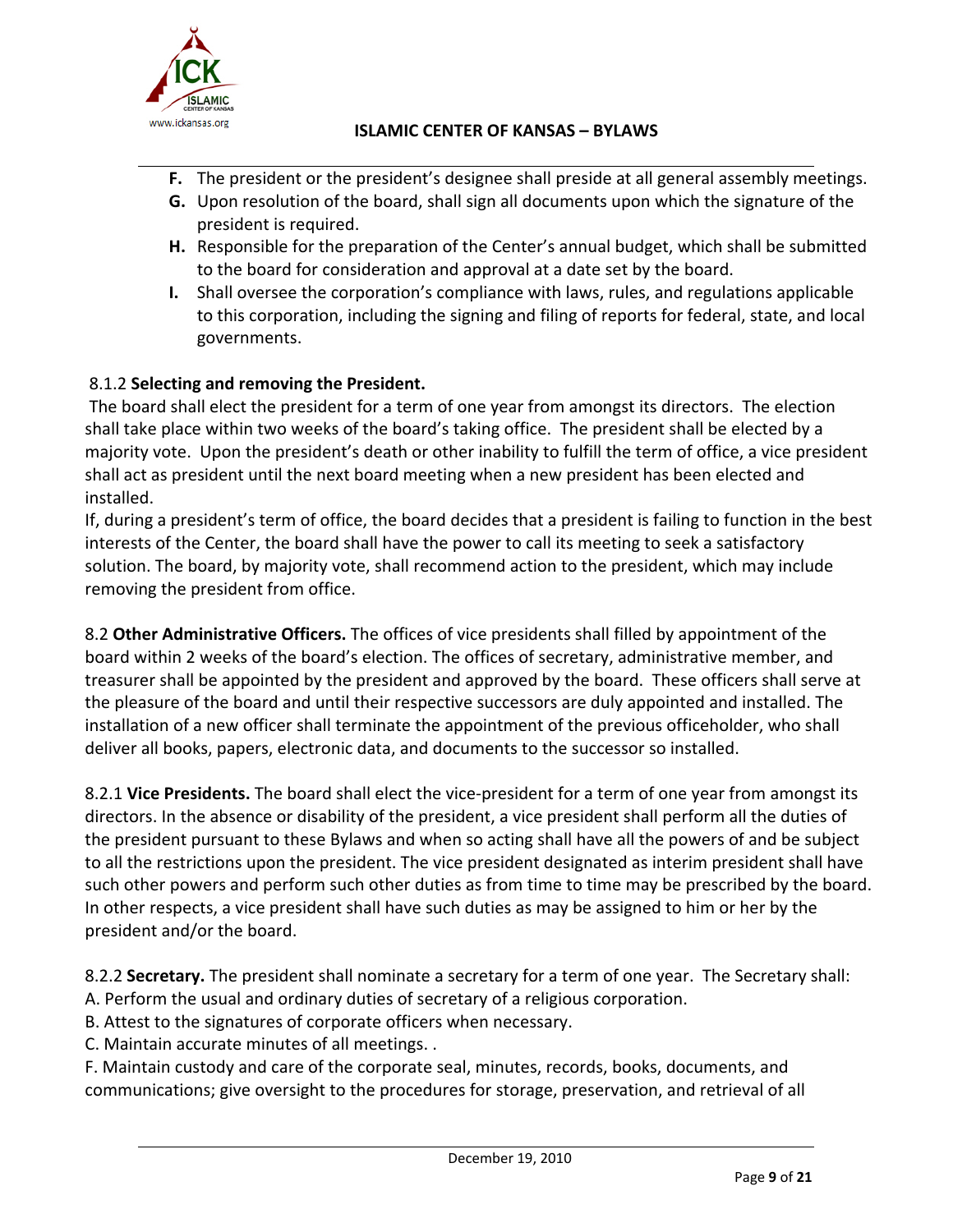

corporate records, minutes, books, documents and communications, except the books of account which are required to be kept in the treasurer's custody.

G. Receive and preserve all reports rendered to the corporation by its officers and committee chairpersons for the period of time established by the board.

H. Perform other duties not inconsistent with the office which the president or board may require. I. Maintain all records and credentials all employees.

8.2.3 **Administrative Member.** The president shall nominate the administrative member for a term of one year. The administrative member shall perform the duties as directed by the president.

8.2.4 **Treasurer.** The president shall nominate the treasurer for a term of one year. The Treasurer shall:

A. Keep and maintain or cause to be kept and maintained adequate and correct accounts of the financial transactions of the Center.

B. Deposit all moneys and other valuables of the Center in the name and to the credit of the corporation with such depositories as may be designated by the board.

C. Disburse the funds of the Center as directed by the board including signing checks, and other financial instruments.

D. Render each year a report of the Center's financial operations and condition as of December 31of the prior year.

E. Prepare monthly reports of the corporate financial operations for the president and board.

F. Report to the board, as requested, transactions performed as treasurer.

G. Prepare reports of the corporate financial operations for the General Body Meetings.

# **ARTICLE 9**

# **Assets and Finances and Personal Liability**

# 9.1 **Assets.**

**Center's property:** All property shall be held in the name of the Islamic Center of Kansas, and at all times shall be used to carry out the purposes for which this corporation has been established.

# 9.2 **Finances**

9.2.1 **General Funds.** The corporation's funds shall be kept in the depositories designated by the board. Disbursements of funds in the amount greater than (\$1000) a thousand dollars shall be made by check or draft, which shall be signed by one of two officers or other persons authorized or designated by the board to sign and whose names shall be registered or recorded with the bank(s) in which the funds are kept, according to the rules and regulations of the bank(s).

9.2.2 **Special Funds.** The board shall have power to set up special funds as it may deem desirable for the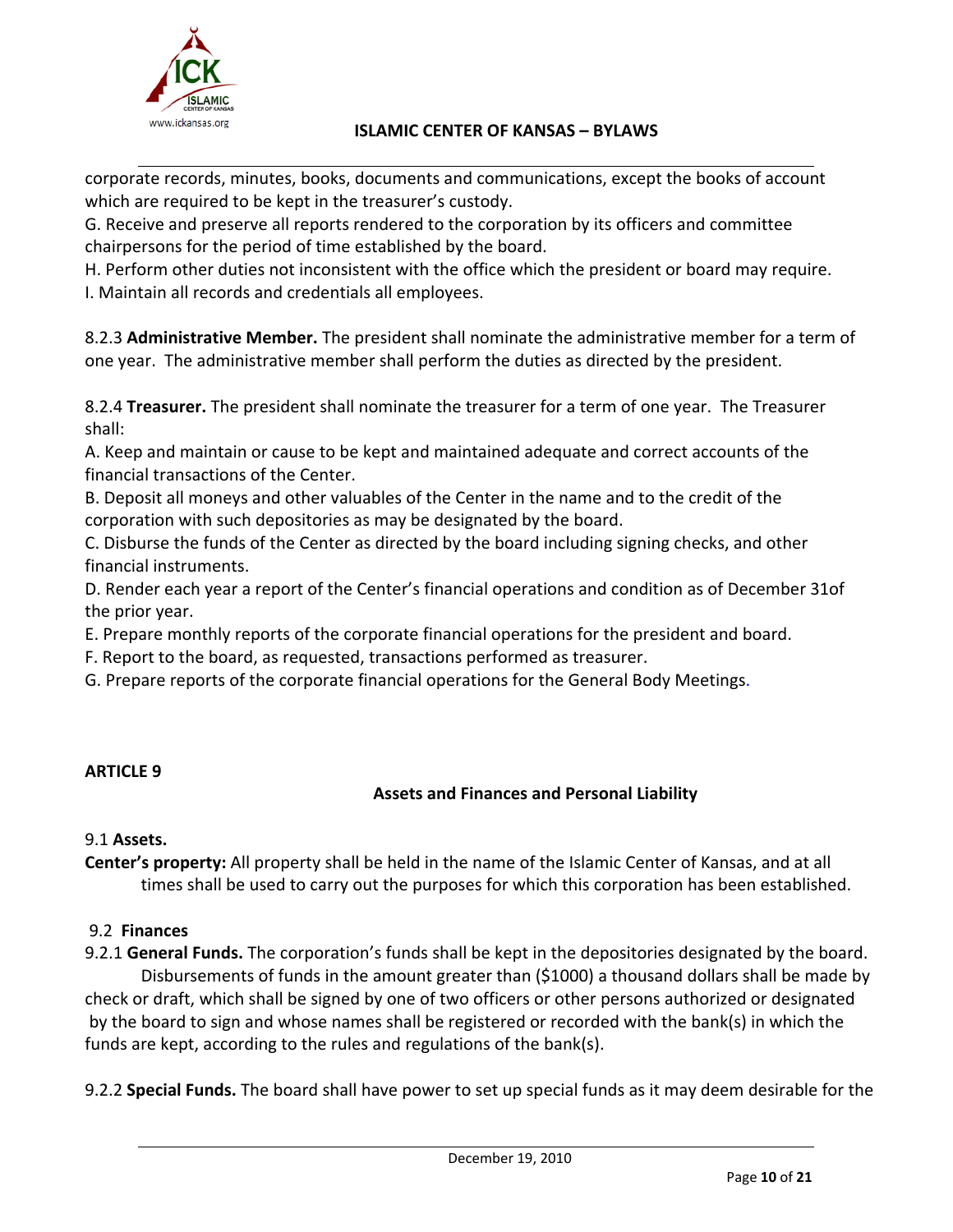

achievement of the corporation's objectives and purposes.

**9.3 Personal Liability.** The Board and officers of the Center shall not be personally liable for any debt, liability or obligation of the Center. All persons, corporations, or other entities extending credit to, contracting with, or having any claim against, the Center, may look only to the funds and property of the Center for the payment of such contract or claim, or for the payment of any debt, damages, judgment or decree, or with any money that may otherwise become due or payable to them from the Center.

# **ARTICLE 10**

# **Director of Religious Affairs (Imam)**

# 10.1 **Selection.**

The board by a two-thirds vote shall employ an Imam with specified job description.

## 10.2 **Removal.**

In the event it shall appear that an Imam of the Center is not functioning in the best interests of the Center, the board with a majority vote may discipline, suspend, or remove the Imam from his appointment. In cases involving removal, the board shall proceed in the selection of a new Imam and forth in article XIV, section 13.2 of these Bylaws.

10.3 **Imam's Duties.** The Imam of the Center shall:

A. Carry out his duties in accordance with the job description prepared by the board.

10.4 **Compensation.** The amount of compensation due the Imam shall be established by the board. The Imam shall expect no additional compensation from the Center except upon the prior approval of the board.

# **ARTICLE 11**

# **Amendments**

The articles of incorporation of the Center must be filed with the secretary of state of the State of Kansas. Any amendments shall be made in a manner acceptable to the state and shall be filed promptly as amendments to the original of these Bylaws. The amendment(s) must first be approved by a (2/3) two-thirds vote of the board. The board shall then submit the approved amendment to the qualified voting members at either a regular or special meeting. If the amendment to the Articles is for the purpose of complying with state or federal requirements, a (2/3) two third vote of the entire voting membership shall be sufficient for passage. If the amendment is for any other purpose, a majority of the entire voting membership shall be required.

Similarly, these Bylaws may be amended by a (2/3) two third vote of the entire voting membership entitled to vote.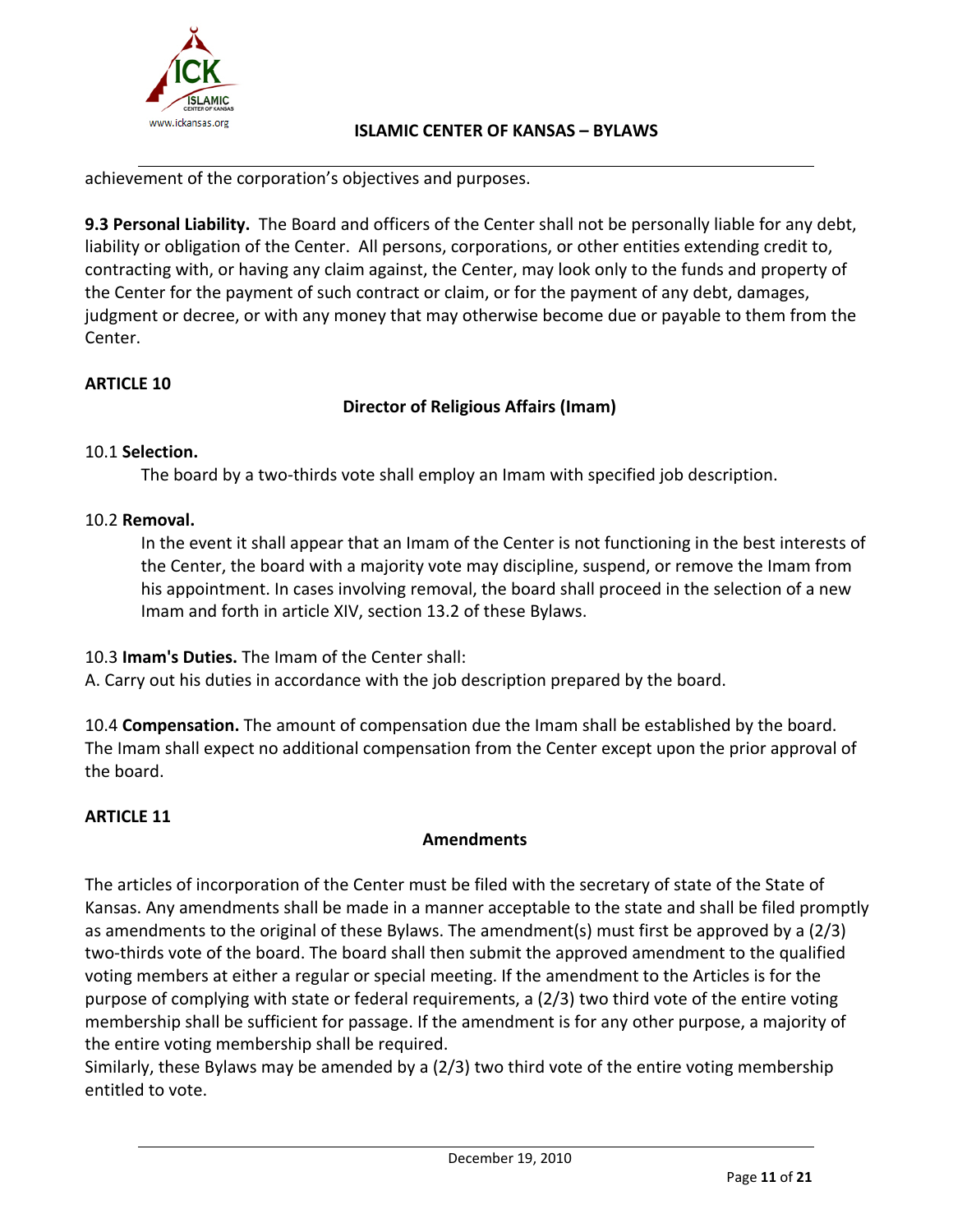

## **ARTICLE 12**

#### **Center Records, Reports and Seal**

#### 12.1 **Records**

The Center's records and seal shall be kept at the Center's principal office, and at a safety deposit box with at least two signatures as the board may order. These shall include:

#### **Minutes**

The Center shall keep a book of signed and initialed minutes of all meetings of the Center's board, Administrative committee, and general and special meetings of the General Assembly.

#### **Books of Account**

The Center shall keep and maintain adequate and correct accounts of its properties and business transactions, including accounts of its assets, liabilities, receipts, disbursements, gains and losses.

#### **Any other records pertinent to the center.**

#### 12.2 **Inspection of Records.**

Inspection of records shall be by request in accordance to the Center's policy as prepared by the Board.

#### 12.3 **Annual Report**

The President or his designee must present to the General Assembly a written annual report in December. Such report shall summarize the Center's activities for the preceding year and activities projected for the forthcoming year, the annual development plan updates, and the annual financial statements.

#### 12.4 C**orporate Seal**

- 1. The Board may adopt a corporate seal. Such seal, if adopted, shall be affixed to all corporate instruments, but failure to affix it shall not affect the validity of any such instrument.
- 2. The Seal shall be kept at all times at the Center's principal office.
- 3. The Administrative Secretary shall be the custodian of the Seal.
- 4. The Board Secretary shall have access to the Seal as needed.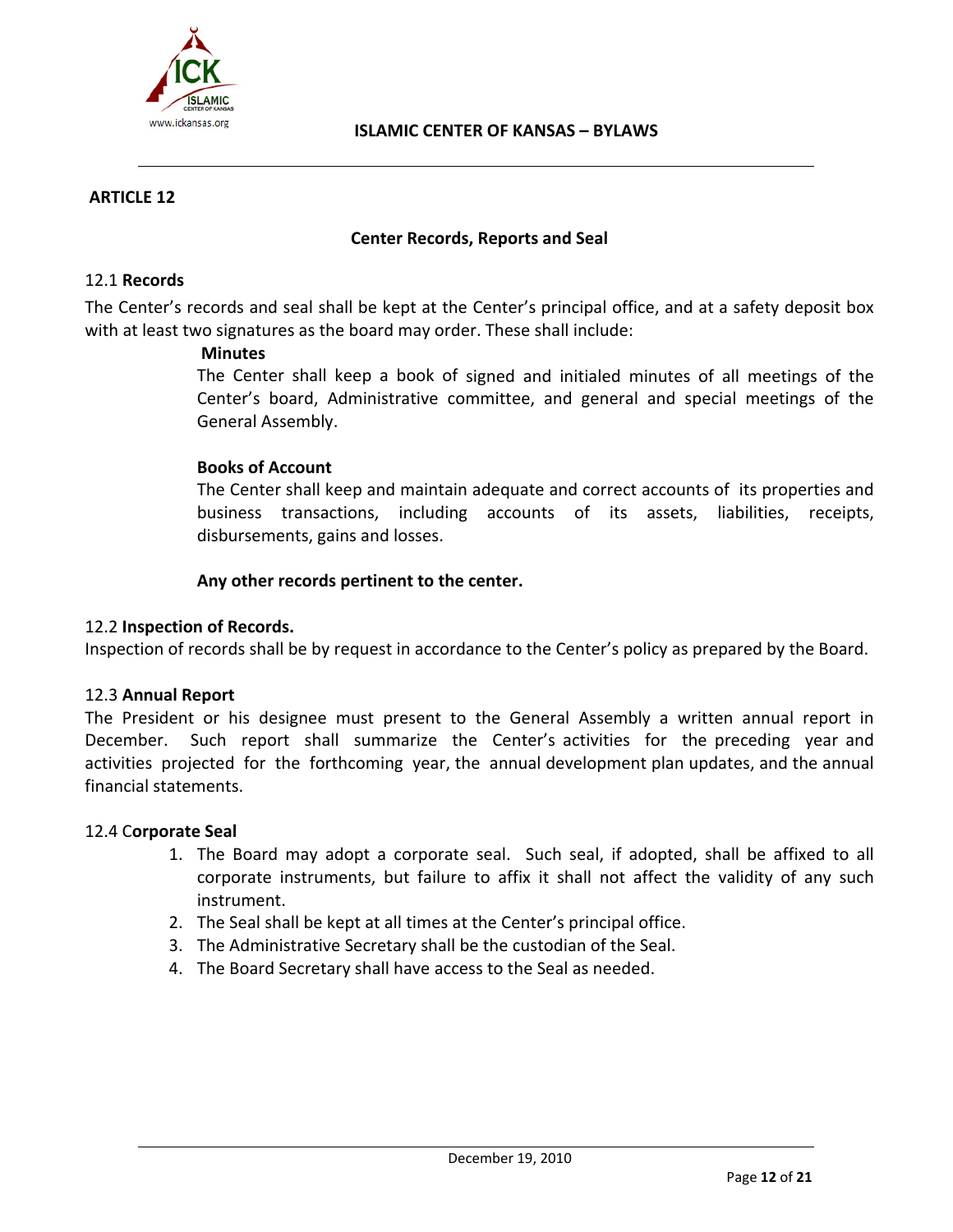

#### **ARTICLE 13**

#### **Fiscal Year**

The fiscal year of the corporation shall, unless otherwise determined by the Board of Directors, coincide with the calendar year.

#### **ARTICLE 14**

#### **Election**

#### 14.1 **Election Process**

- a‐ By October 1 of each year, the Board shall designate the Election Committee. This Committee shall comprise of (5) five members, with no more than (1) one member may be from the presently serving Administrative committee or the board. Furthermore this one member may not hold the position of Chairperson with this committee. The Election committee members shall be ineligible to hold any office in the upcoming election.
- b‐ The Election Committee members shall elect the committee's chairperson from among themselves by majority vote.
- c‐ By October 15, the Election Committee shall post at the Center's bulletin board a list of members to solicit written nomination for various offices. The Election Committee shall produce a nomination form and consent form to be signed by each nominated person.
- d‐ All nominations shall be in writing and must be received by the Election Committee by 5:00 p.m. by the second Sunday of November, of each year.
- e‐ The Election Committee shall finalize a list of nominees for each position. Election committee shall list names of all individuals who have been nominated by at least two members other than the nominee. The nominees shall be voting members for the last 12 consecutive months, and who meet the above mentioned guidelines.
- f‐ Before finalizing the list of nominees, the election committee shall verify the submitted nominees consent and declaration of assurance to dedicate time and effort needed to carry out the responsibilities of the office.
- g‐ At the conclusion of the election, all documents of the election Committee shall be turned over to the Administrative Secretary for record and safe keeping as per Article 12.
- h- Floor nomination will be opened on the Election Day if the committee is unable to collect name(s) for any office, or if the nominee(s) decline(s) to seek election for the stated position. Floor Nominees must be preset and accept the nomination at the General Assembly.
- i- Before the election, each nominee may present his/here plans and ideas to meet the vision and objectives of the Center.

#### 14.2 **Election Date**

The annual General Assembly meeting shall be held on the first Sunday of December followed by the election to elect the Board members.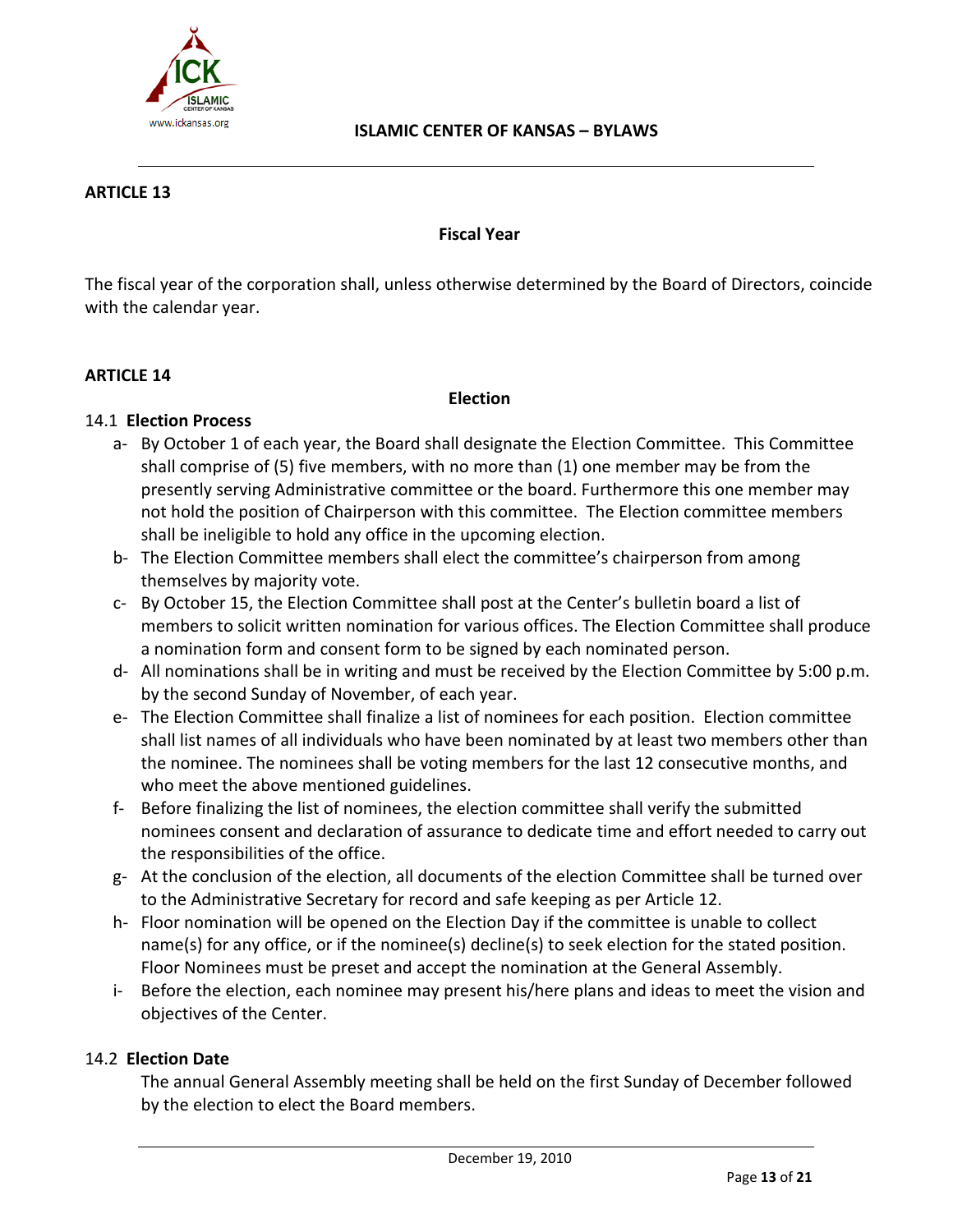

## 14.3 **Conducting the Election**

The Chairman of the Election Committee shall conduct the election as per section 14.01.

## 14.4 **Voting Procedure**

Election shall be carried out by secret ballot casted by the voting membership. The candidate receiving the highest number of votes for a particular position shall be elected to the position. No proxy voting is allowed except for the spouse.

## 14.5 **Election For the Board of Directors**

Board members shall be elected in accordance with Section 7.02 and Article 14.

- 14.6 **Hand Over** ‐ Within thirty (30) days of the election, the Outgoing office holders of the Board, Administrative and other Committees shall hand over to the respective in‐coming officers:
	- 1) All documents, records, files and other properties.

2) Financial records including cash check books, and appropriate signatures cards to operate the accounts.

- 3) Keys to the Islamic Center and other properties.
- 4) Keys to the Mail Box at the Post Office.

*5)* List stating all unfinished business, outstanding accounts and other pertinent matters.

# **ARTICLE 15**

#### **Dissolution**

# 15.01 **Management**

- 1. The Board may be dissolved by the approval of simple majority of the total voting membership during any regular or special General Assembly meeting with proper notice according to rules in Section 6.03. and declared as an item of the meeting's agenda.
- 2. Upon Dissolution: The General Assembly in the same meeting can either;
	- A. Elect new eligible members to fill the vacant positions on the Board (members receiving higher votes will serve the longest terms and so on).
	- B. Elect an adhoc committee per the following:
		- a. *5* voting members shall be elected by the General Assembly in the same meeting by floor nomination to serve as an adhoc Committee.
		- b. This adhoc Committee shall have the full capacity of Board of Directors.
		- c. The adhoc Committee shall fulfill additional tasks assigned by the membership of the General Assembly of such meeting.
		- d. The adhoc Committee shall be active until the next election meeting as assigned by the General Assembly Meeting or until the following scheduled elections where all positions will be up for election.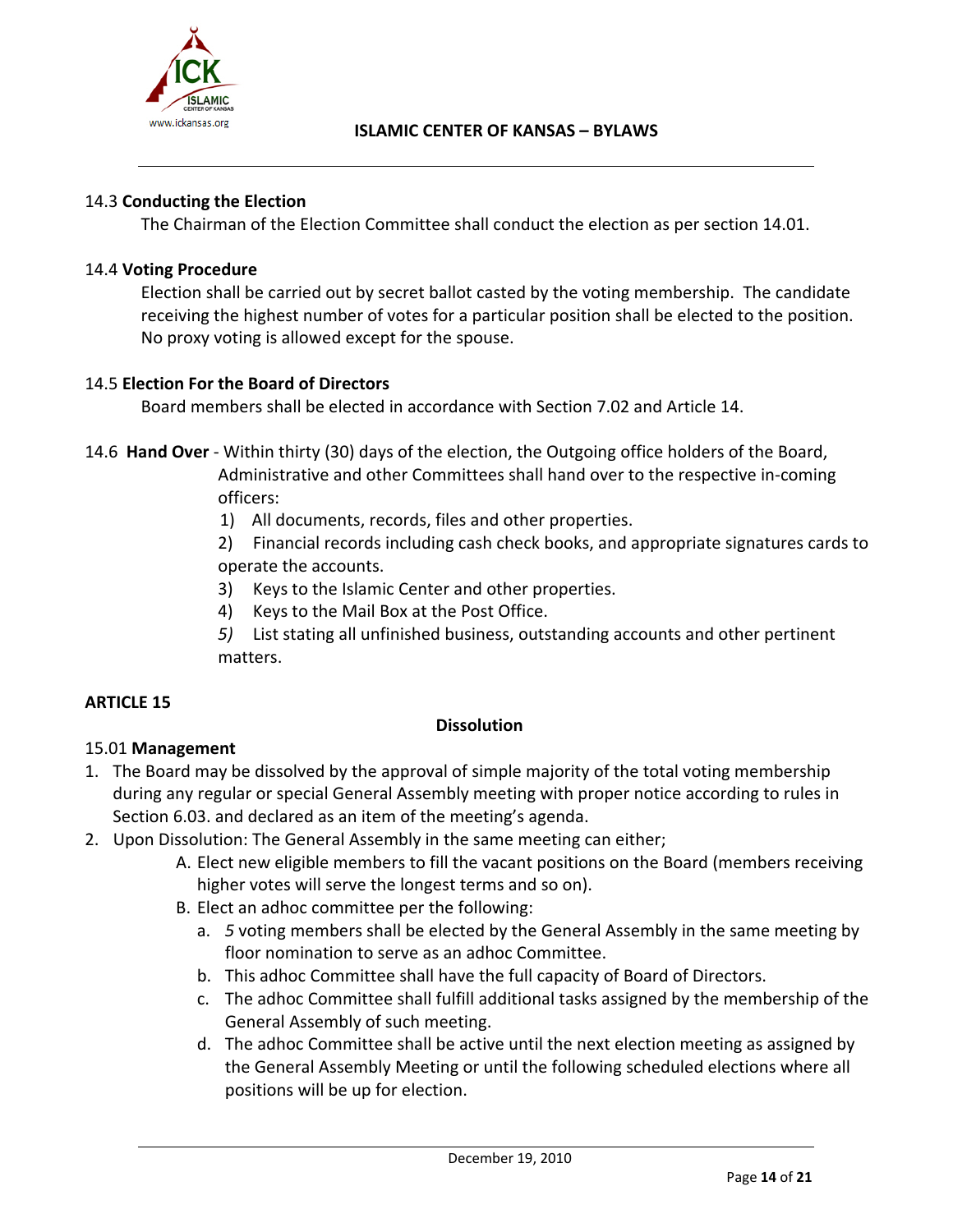

3. Such election shall be conducted in according to ARTICLE 15

# 15.02 **Organization**

The organization is organized exclusively for charitable, religious, and educational purposes under section 501 (C) (3) of the Internal Revenue Code, as amended. No part of the net earnings of the organization shall insure to the benefit of, or be distributable to its members, trustees, officers, or other private persons, except that the organization shall be authorized and empowered to pay reasonable compensation for services rendered and to make payments and distributions in furtherance of the purposes set forth in the purpose clause hereof. No substantial part of the activities of this organization shall be the carrying on of propaganda, or otherwise attempting to influence legislation, and the organization shall not participate in, or intervene in (including the publishing or distribution of statements) any political campaign on behalf of any candidate for public office. Notwithstanding any other provision of this document, the organization shall not conduct any activity not permitted (a) by an organization exempt from federal income tax under section 501 (C) (3) of the Internal Revenue Code, as amended, or (b) by an organization, contributions to which are deductible under section 170 (C) (2) of the Internal Revenue Code, as amended

Upon the dissolution of the organization, assets shall be distributed for one or more exempt purposes within the meaning of section 501 (c) (3) of the Internal Revenue Code, or corresponding section of any future federal tax code, shall be distributed to NAIT (North America Islamic Trust), or any other Islamic non‐profit organization for a public purpose. decided by simple majority of the members

End of By‐Laws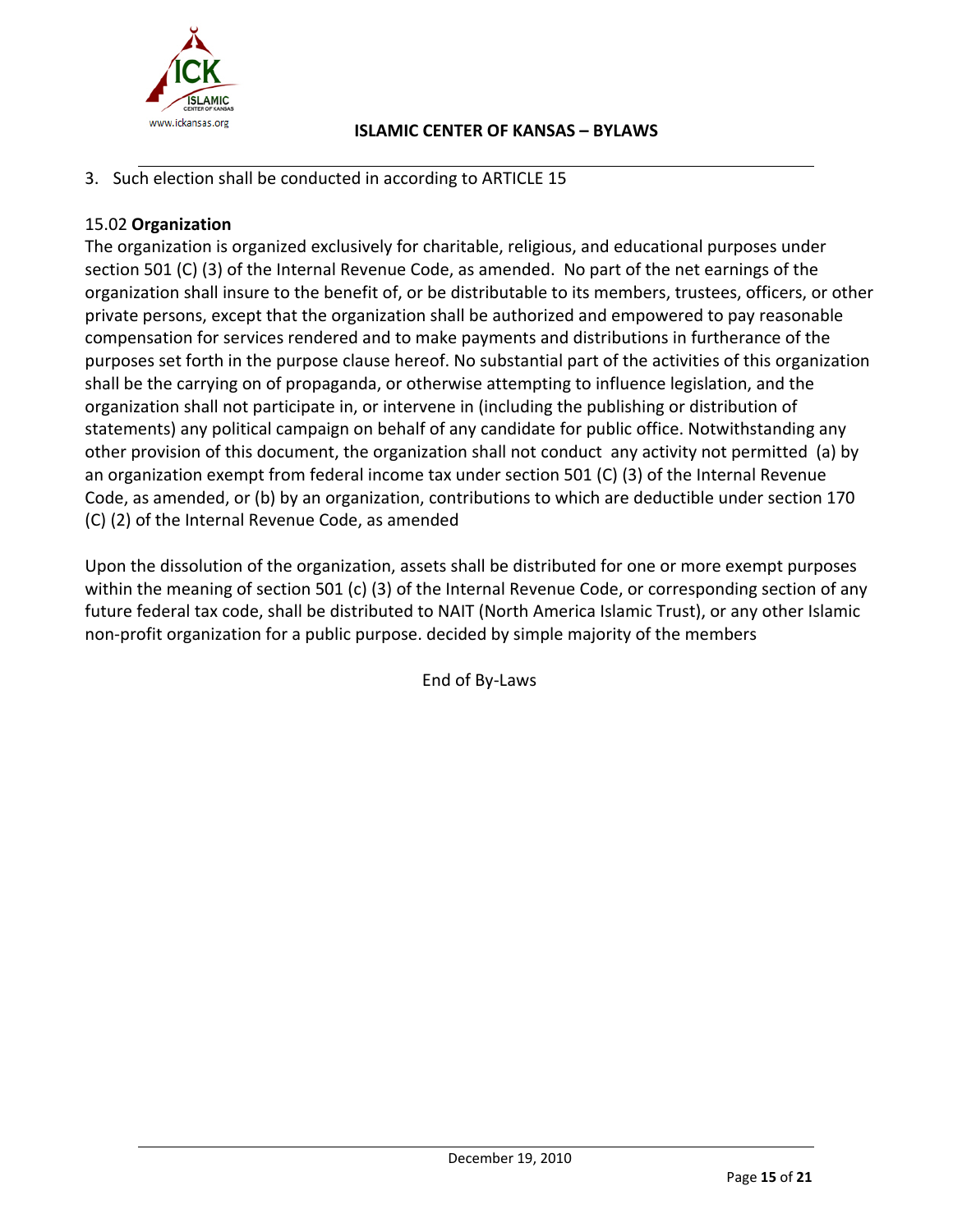

Appendix A

# **ICK Organization Structure ‐ Flowchart**

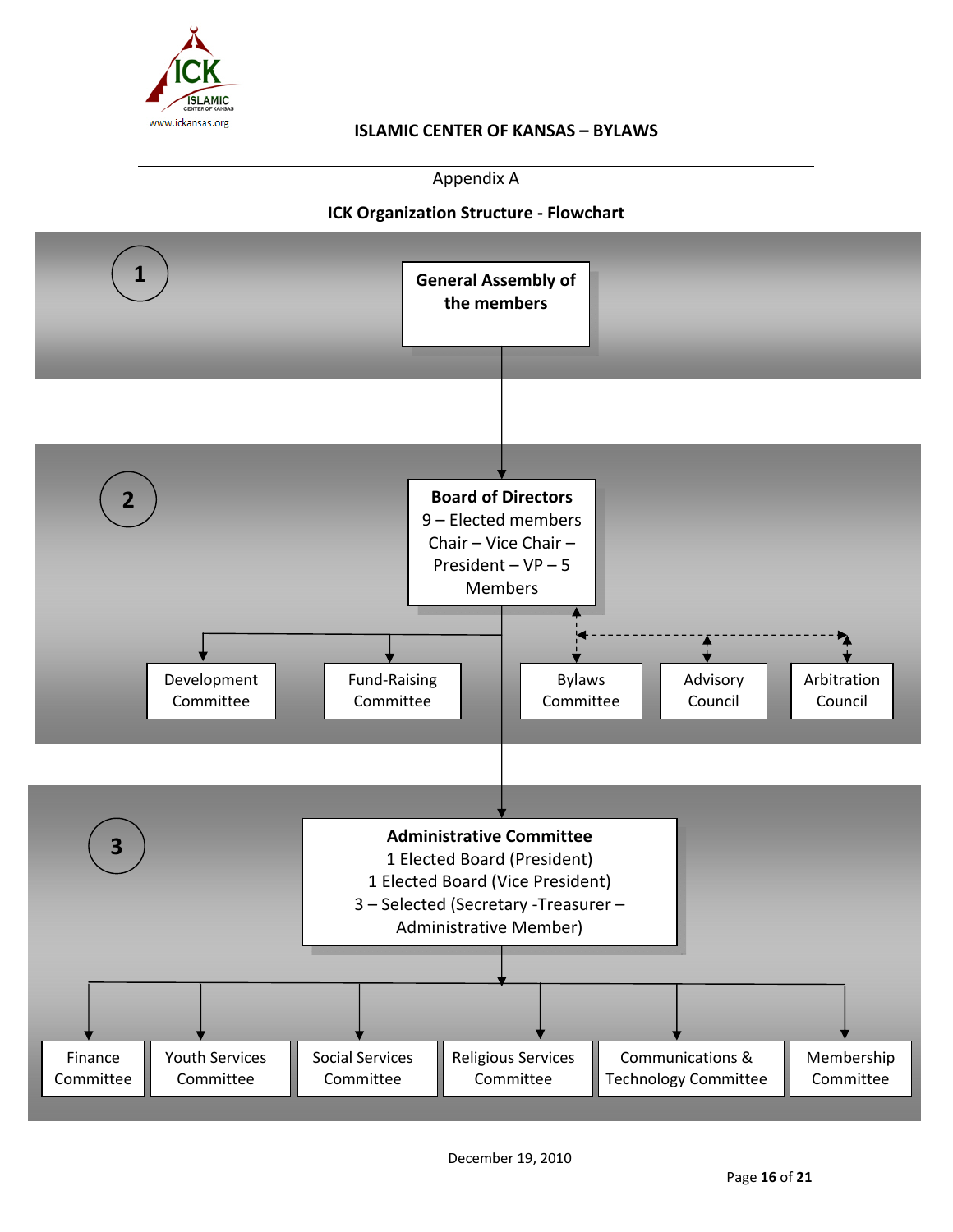

Appendix B

#### **Committees and Councils**

#### **B.1 Structure**

Except where it is clearly stated, the Committee or council shall consist of a chairperson to be appointed by the Board, and (2) two or more members to be appointed by the chairperson of the committee or the president from among the members of the Center and approved by the Board.

# **B.2 Description**

#### **1. Development Committee**

The committee shall be responsible to develop and propose strategic structural and institutional development plans for the short and long term planning, in order to accommodate the community growth and the coordination of the Center with other community projects as a component part with other similar projects that support the community development, the proposal would be subject to the approval of the Board. The chairperson shall report to the Board.

#### **2. Fundraising Committee**

committee shall be responsible for raising funds, subject to prior approval of the Board, by whatever legal means available to a corporation of this nature and which are not in conflict with the purpose of this corporation as set forth in its Articles of Incorporation. The committee's chair shall report to the Board.

#### **4. Bylaws Committee**

The committee shall be responsible of suggesting amendments to the Bylaws as needed. The committee's chair shall report to the Board.

#### **5. Advisory Council**

- 1. Powers:
	- A. *To act as an advisory council* available to the board.
	- B. In Situation of community issues beyond the ability of the Board and/or the members to resolve, the council shall be invoked by the signed request of (2/3) two-third members of the board of directors or at least (30) thirty active members of the center.
	- 2. *Duties:*

The council shall advice the Board of Directors on various issues concerning the affairs of the Center.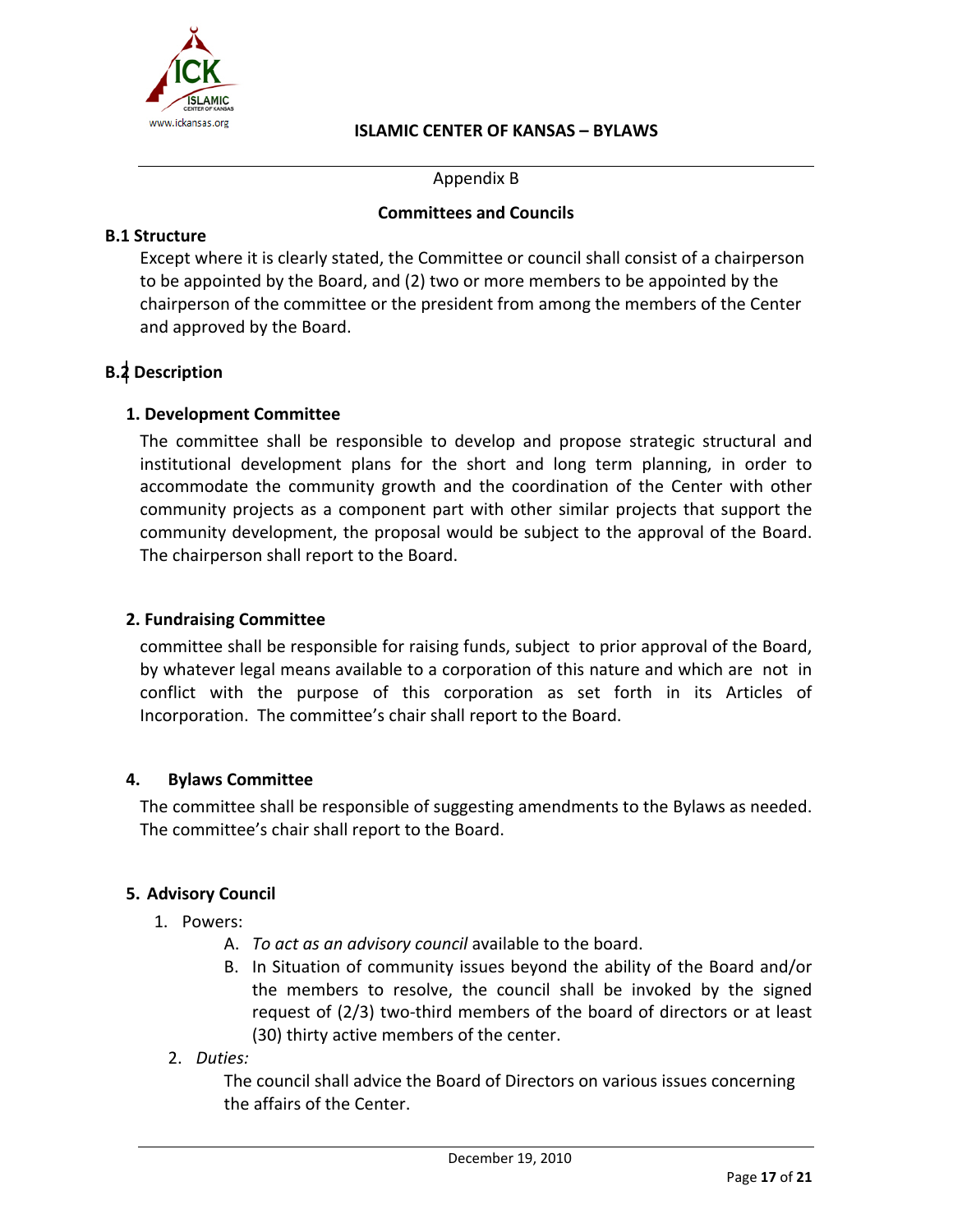

- 2. Composition:
	- A. The Council shall have Five (5) members.
	- B. President of the council is appointed by action of the board of directors
	- C. The President of the council shall:
		- i. Presides over the hearings and deliberations of the council.
		- ii. Supervises all administrative functions of the council.

# 3. Qualifications:

Qualified members to the Council are those who have been or still active in the community and in good standing, experience in the affairs of the community or Islamic institutions and are not currently elected members of the board of directors.

# 4. Vacancies:

Vacancies on the Council shall be filled by the remaining council members with the approval of the board of directors.

5. Termination of Membership:

Membership to the Council may be terminated by action of either the Council, the Board of Directors, and/or the General Assembly.

#### 6. Meetings:

- A. The Council shall meet as needed, on call of its president, but not less than once a year.
- B. Meetings are usually open to the members of the center; however, the council may decide to hold closed meetings.
- C. Council decisions are by simple majority vote. A quorum of 5 members is required for council meetings.
- 7. Reporting:
	- A. The council shall report its actions and ruling in each case, in a timely manner, to the board of directors and/or the General Assembly depending on the case.
	- B. The council shall also provide the board with an annual report on its activities and proposals, if any, to enhance the compliance with the Mission of the Center.

# **6. Arbitration Council**

1. Powers: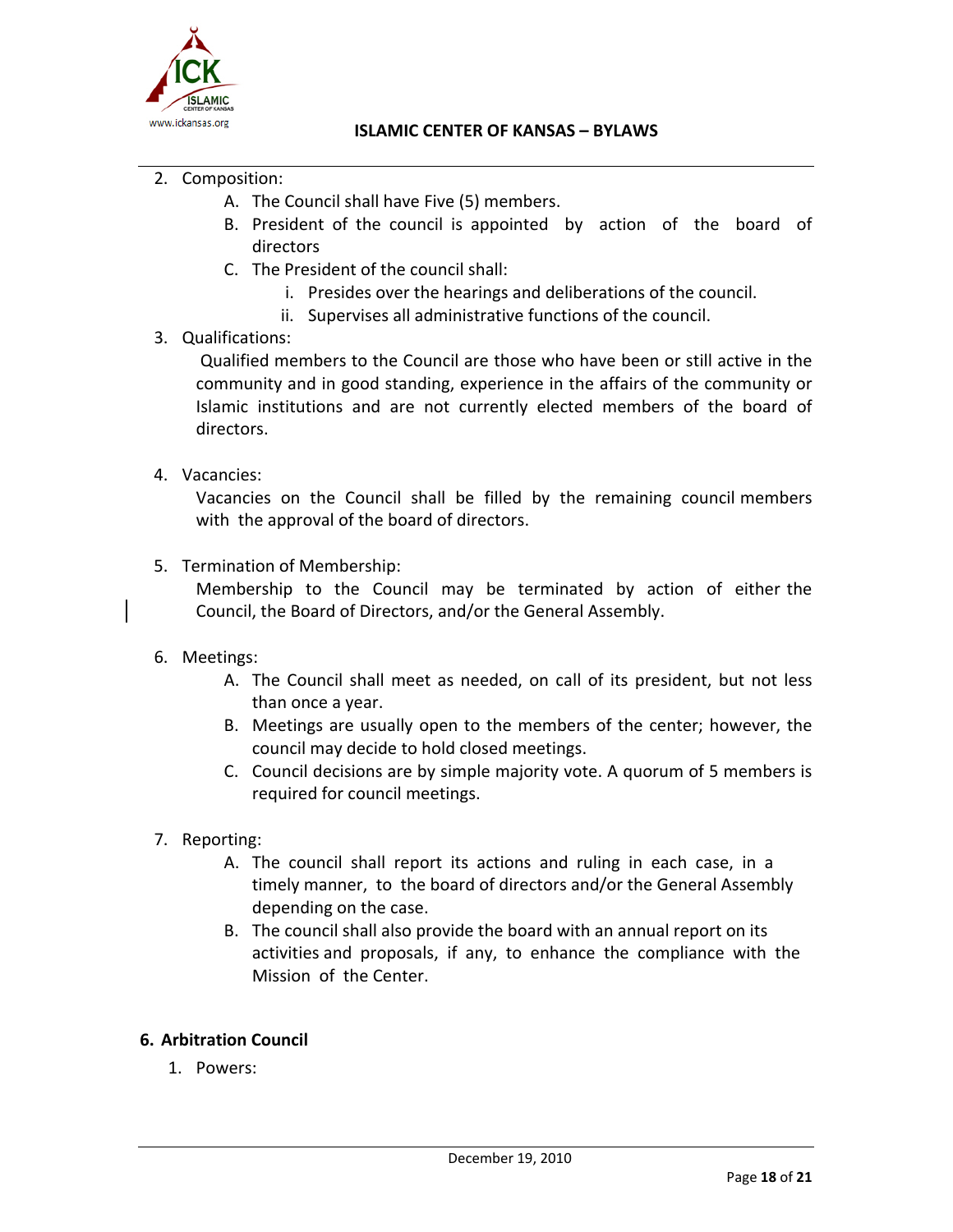

In Situation of community issues beyond the ability of the Board and/or the members to resolve, the council shall be invoked by the signed request of (2/3) two-third members of the board of directors or at least (30) thirty active members of the center.

- 2. *Duties: To act as an arbitration body for dispute resolution* in such cases as:.
	- A. Severe irresolvable disputes among the members of the Board if they render the Board hopelessly divided and dysfunctional.
	- B. Irresolvable disputes between members of the Center and the Board.
	- C. Irresolvable disputes between members of the Center.
	- **D.** For arbitration of disputes: The two parties are required to sign an arbitration form, agreeing to accept the council formation and abide by the decision of the council**.**
	- E. The council shall not get involved in the management of the Center.
- F. The council shall NOT make decisions that are in conflict with the Center's Bylaws.
- - G. The council shall report its actions and ruling in each case, in a timely manner, to the board of directors and/or the General Assembly depending on the case.
- 3 Composition:
	- a. The Council shall have Five (5) members acceptable to all parties.
	- b. President of the council is elected by the majority vote of the Council members.
	- c. The President of the council shall:
		- i. Presides over the hearings and deliberations of the council.
		- ii. Supervises all administrative functions of the council.

# **7. Finance Committee**

The Committee shall collaborate with the Treasurer of the center in preparing annual operating budgets and revisions thereof. The budget approved by the Board shall be submitted to the General Assembly for Approval. Under the direction of the President and/or the Treasurer, the Committee shall prepare analysis of budget variances and trends and shall recommend adjustments to the budget on a quarterly basis. The Committee shall report to the President of the Administrative Committee.

# **8. Youth Services Committee**

The committee shall be responsible for creating an environment to nurture the youth's spiritual, social and educational needs, planning and overseeing the various